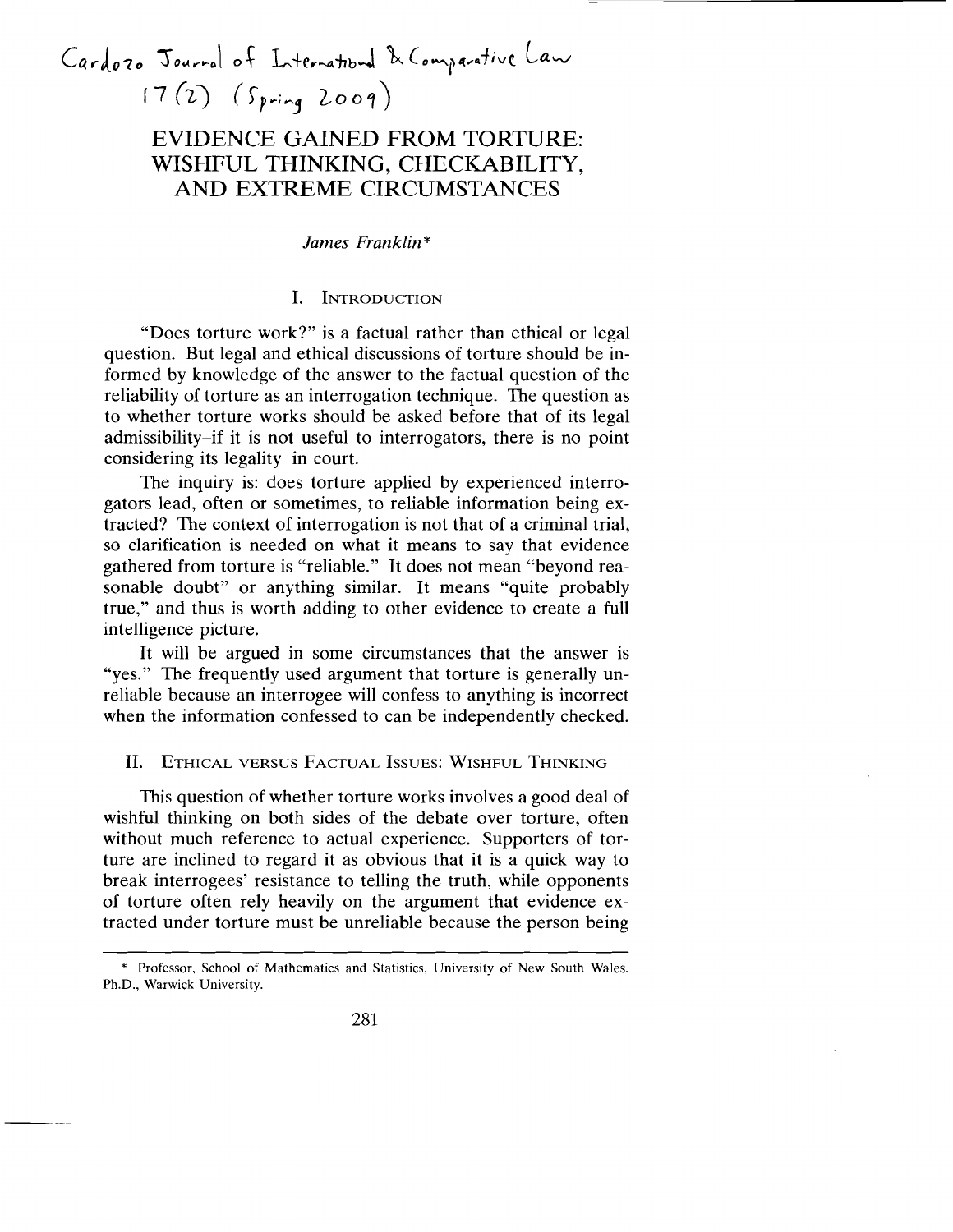tortured will confess to anything that the interrogator suggests.<sup>1</sup> There is a suspiciously high correlation between the belief that torture is ethical and the belief that torture is effective-those who believe torture is unethical usually believe it is ineffective as an interrogation device. It would be more convincing to hear experts who either believed torture was useful but not permitted, or that torture was permitted but useless. Such people would not have their belief on the factual question of effectiveness contaminated by their ethical views. There are very few such people.

David Hume was right: "Is" and "ought" are logically quite distinct, and mixing the two is a recipe for confusion. To evaluate questions of fact, such as "Does torture actually work?" it is essential to keep ethical and legal questions temporarily off the table.

But with such an issue as torture, the factual questions *are*  subordinate to the moral ones, so some preliminary comments on the ethical context as it relates to the reliability of torture are desirable. Discussion of this question has been advanced by two excellent books on torture published in 2008, which take opposite sides on the ethical question, but are both well-informed on the factual and ethical issues. One is Yuval Ginbar's *Why Not Torture Terrorists?* Ginbar is against any form of torture, but, as Justice Learned Hand said of Justice Benjamin Cardozo, "he would often begin by stating the other side better than its advocate had stated it himself."2 The other book is Philip Bobbitt's *Terror and Consent,*  which defends the use of torture in extreme circumstances, though disagreeing with much of what Western intelligence agencies have done in recent years.

Torture is abhorrent because any procedure rightly called torture is extremely painful, beyond what can be imagined by someone free of pain, and is grossly inhuman and degrading. Unfortunately the permissibility of torture in extreme circum-

<sup>1</sup> A January 24, 2009 *New York Times* article reports General Cullen, a prime mover in President Obama's change of policy to renounce torture and close Guantanamo Bay and CIA detention centers who was present in the Oval Office for the signing of the president's executive order effectuating this change, as arguing that torturing a suspected terrorist would not save lives because "an actual terrorist could steer his interrogators wrong, or because people under intense pressure will say anything to make it stop." Jim Dwyer, *An Honor Guard Comes Out For Obama's Ban on Torture,* N.Y. TIMES, Jan. 24.2009, at A16.

<sup>2</sup> Learned Hand, *Mr. Justice Cardozo,* 52 HARv. L. REV. 362 (1939).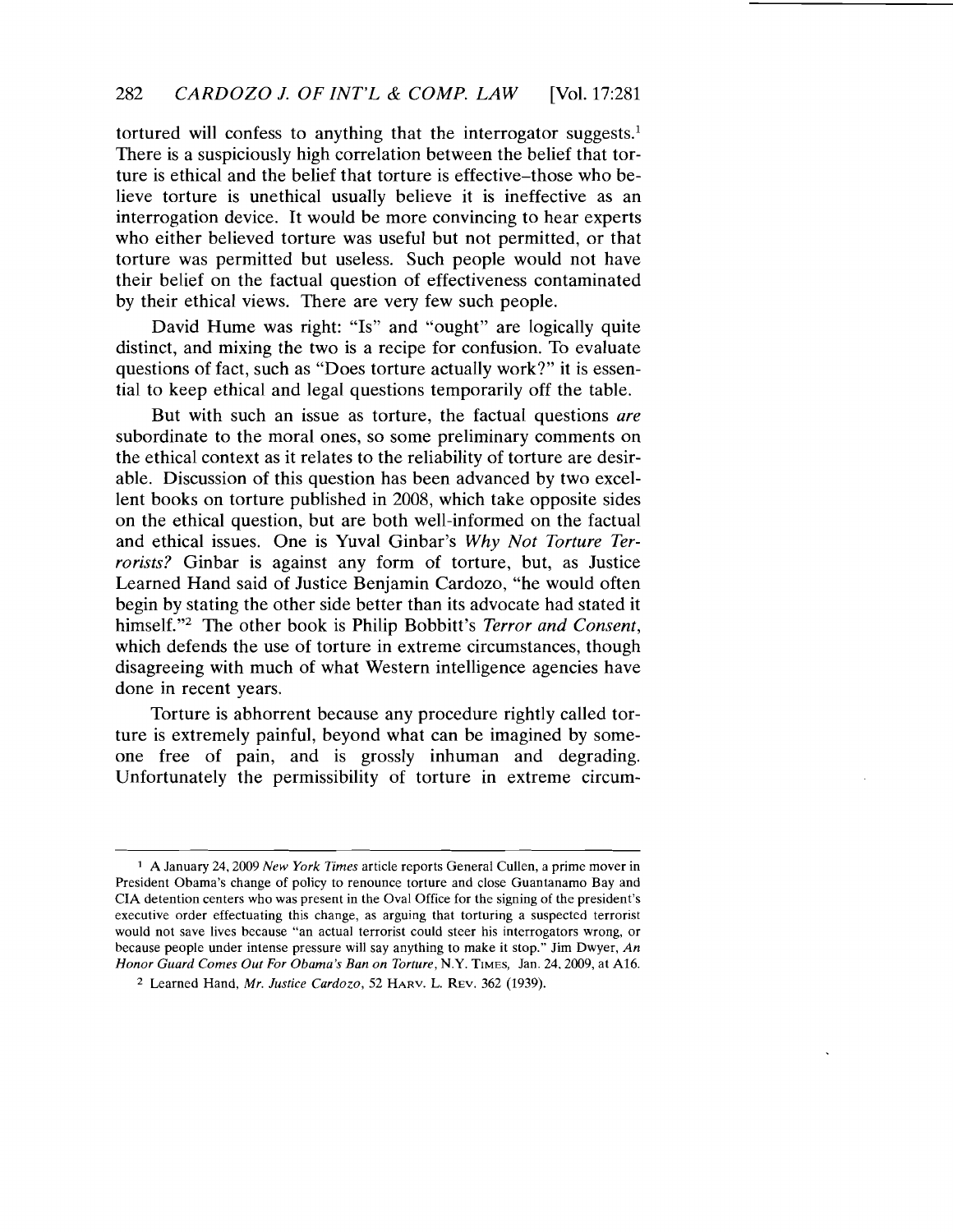stances has to remain discussable, $3$  as the deaths of victims that might be averted by interrogation under torture are also abhorrent and the rights of those victims must be addressed. We in Western countries stand in the problematic moral position of being "fortunate heirs" of torture: our ability to hold free discussions on torture is a result of the Western victory in the Cold War and partial victory in the "War on Terror," both of which were partly based on the extensive use of torture by the C.I.A. and other entities.<sup>4</sup> Even if it is argued that those wars would have been won more effectively without torture, nevertheless, in the actual world our survival and freedom result partly from torture. That is not in itself a reason for favoring torture, but a reason for feeling uncomfortable about opposing it without first hearing the arguments for it.

The widespread use of torture also implies that part of the ethical debate is out of contact with reality. Some writers wring their hands about the slippery slope that would follow if even minimal torture were allowed, suggesting that it would undermine the United States' position on the defense of human rights. That is also wishful thinking and it comes too late. The Russians and Chinese are already, very understandably, cynical about the United States' double standard in criticizing human rights abuses in Russia and China while the United States has practiced rendition on a large scale.<sup>5</sup> While the United States has a solid record in general of supporting human rights internationally, on the particular matter of torture of suspects, its practice has been far removed from its rhetoric. As Philip Bobbitt argues,

[R]endition-the market approach-outsources our crimes, which puts us at the mercy of anyone who can expose us, makes us dependent on some of the world's most unsavoury actors, and abandons accountability. It is an approach we associate with crime families, not with great nations.6

<sup>3</sup> Raimond Gaita. *Torture: Thinking the Unthinkable,* THE AGE, May 21, 2005, *available at* http://www.theage.com.au/news/Opinion/Torture-thinking-of-the-unthinkable/2oo5/ OS/20/1116533536896.htm!.

<sup>4</sup>*See* ALFRED W. McCoy, A QUESTION OF TORTURE: CIA INTERROGATION FROM THE COLD WAR TO THE WAR ON TERROR (2006).

*<sup>S</sup>*For example, Edward Cody, *China, Others Criticize u.s. Report on Rights: Double Standard at State Dept. Alleged.* WASH. POST, Mar. 4, 2005, at A14.

<sup>6</sup> PHILIP BOBBITT, TERROR AND CONSENT: THE WARS FOR THE TWENTY-FIRST CEN. TURY 388 (2008); *See, e.g.,* John T. Parry, *The Shape of Modern Torture: Extraordinary Rendition and Ghost Detainees,* 6 MELB. J. INT'L L. 516-33 (2005); STEPHEN GREY, GHOST PLANE: THE TRUE STORY OF THE CIA TORTURE PROGRAM (2006).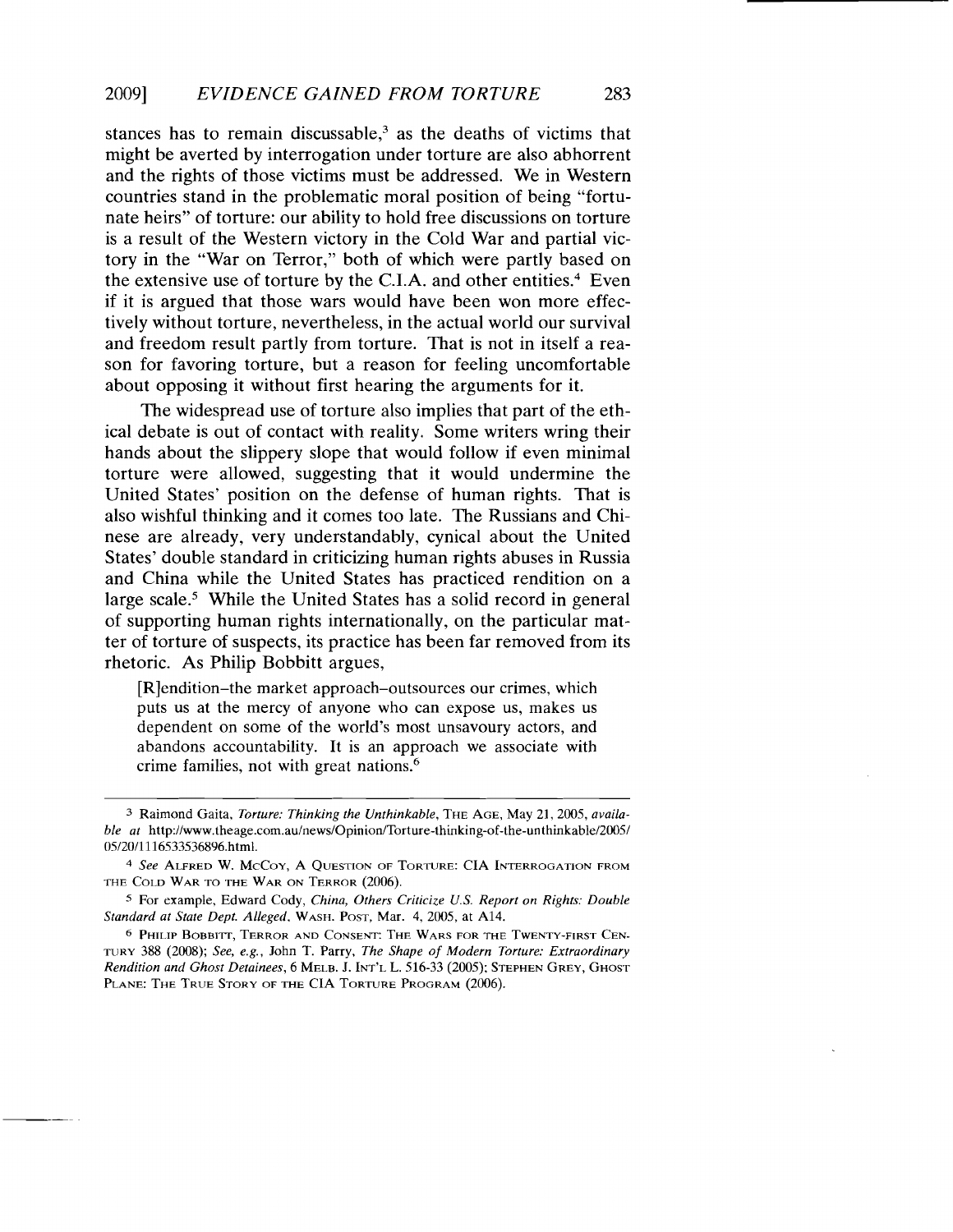These actions appear to have been permitted because United States law has a doctrine that "the Commander-in-Chief can do no wrong." Ginbar argues that a doctrine of Presidential unaccountability (when acting as Commander-in-Chief) is clear from a Department of Justice memorandum on torture from August 2002, which claimed that "[a]ny effort to apply section 2340A [of Title 18] of the United States Code] in a manner that interferes with the President's direction of such core war matters as the detention and interrogation of enemy combatants thus would be unconstitutional."7 Although that memo is superseded, the status of the doctrine of unaccountability remains unresolved.8 **In** any case, these assaults on foreign nationals have remained essentially beyond judicial review. The doctrine of the Commander-in-Chief's unaccountability has been specifically denied by Eric Holder, the Attorney General of the Obama administration.<sup>9</sup> It is unsatisfactory that the discussion of such an important legal matter has to proceed using such "authorities" as departmental memorandums and press statements, but the claims have not been tested.

#### **III.** EARLIER HISTORY

There has been some useful evidence pertaining to whether torture is effective in the long history of Western law. The law of the Dark Age Germanic tribes, from which Anglo-Saxon law and, to a lesser extent, continental law developed, did not permit torture, nor did the Bible. Medieval continental law, but not English law, adopted torture as a technique of judicial interrogation from Roman law when Roman law was rediscovered. Torture was, in theory, restricted to situations where evidence was already strong. A suspect in a serious case against whom there was "half-proof," such as the deposition of one witness, might be tortured to extract

<sup>7</sup> Memorandum for Alberto R. Gonzales, Counsel to the President, U.S. Dep't of Justice, Office of Legal Counsel (Aug. 1,2002), *available at* http://www.humanrightsfirst.org/us \_law/etn/gonzales/memos\_dir/memo\_2002080LJD\_Gonz\_.pdf - search="bybee memo pdf"; *See* Christopher L. Kutz, *Torture, Necessity and Existential Politics,* 95 CAL. L. REV 235, 249 (2005) (discussing legal and philosophical comments on Presidential claims of "unitary executive" powers); *See also* Harold Hongju Koh, *Can the President be Torturer in Chief?*, 81 IND. L.J. 1155 (2006) (discussing some relevant legal considerations).

<sup>8</sup> YUVAL GINBAR, WHY NOT TORTURE TERRORISTS? MORAL, PRACTICAL AND LE-GAL ASPECTS OF THE "TICKING BOMB" JUSTIFICATION FOR TORTURE 235, 247-48 (2008).

<sup>9</sup> Josh Meyer, *Eric Holder: Waterboarding is Torture,* CHI. TRIB, Jan. 16, 2009, *available at http://www.chicagotribune.com/news/nationworld/chi-holder\_16jan16,0,7316121.* story.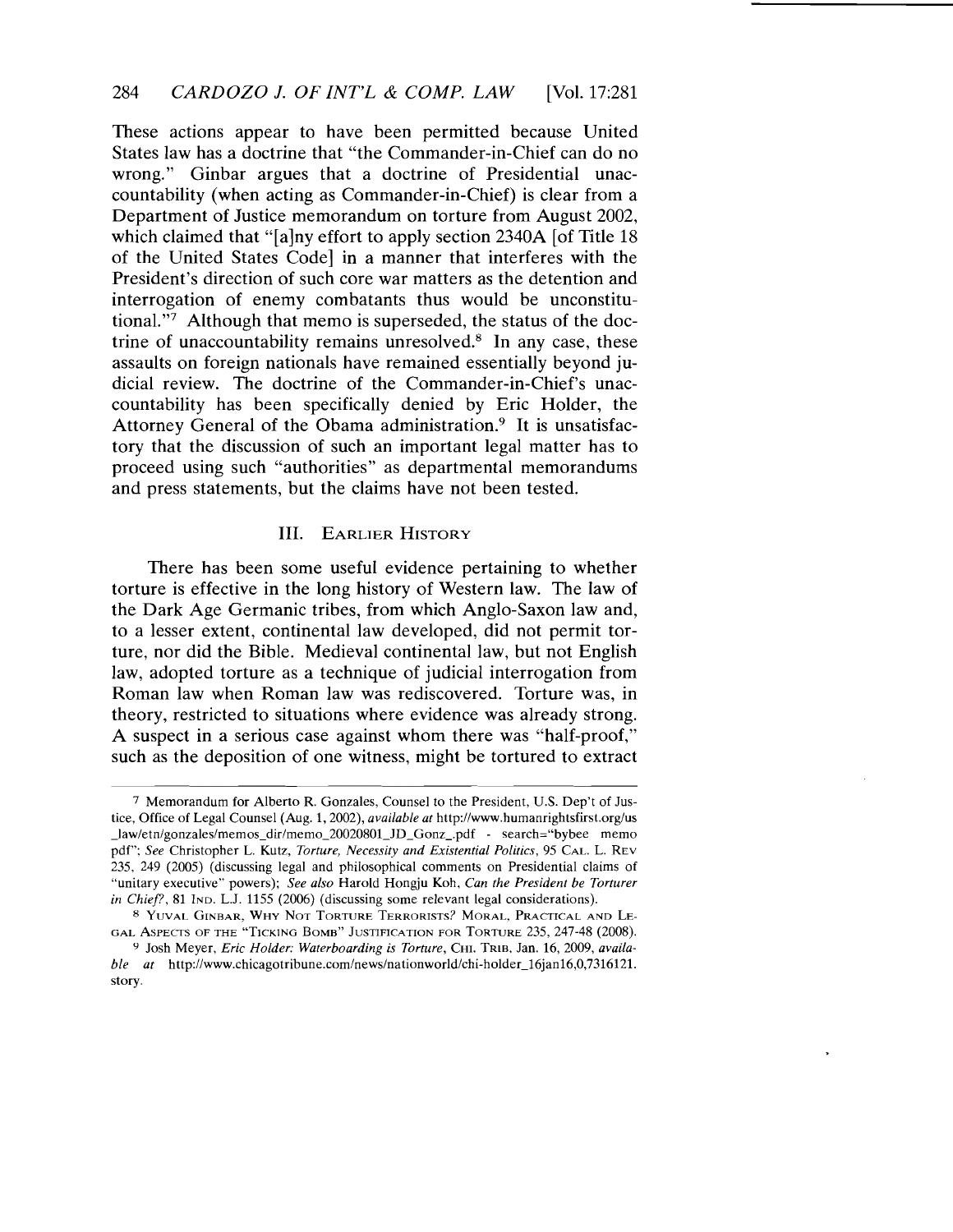the other half, normally a confession. The medieval jurists were not sufficiently aware of the problem of false confessions, but they were far from being unaware of it. They had a solution to the problem, one which is still applicable today—that the judge should *confirm* the facts confessed to. For example, if the accused confessed to burying the murder weapon under a certain tree, the judge should send someone to dig it up.<sup>10</sup> This is essentially the correct answer to the argument that evidence under torture must be unreliable because those tortured will confess to anything-if the interrogator ensures that the facts confessed to are checkable and the torture only stops if the confessions are found to be true when independently checked, then the evidence extracted will tend to be reliable.

Of course, such a system did not work out that way in practice. Late Medieval and Renaissance continental Europe suffered an epidemic of torture. Torture was mainly applied to crimes that were regarded as heinous but in which the evidence was not checkable, or only "checkable" by the confessions under torture of alleged associates-crimes like rape, treason, heresy, and witchcraft. Witchcraft is especially significant for evaluating the reliability of the technique, since, although there were real rapists, traitors and heretics, there were no real witches.<sup>11</sup> The tens of thousands who died in the European witch hunts remain a grim warning on the perils of relying on poorly-confirmed evidence from torture.<sup>12</sup>

### IV. CASES OF TORTURE REVEALING THE TRUTH

The recent debate on torture for interrogation, especially that part of the debate focusing on the moral aspects, has largely proceeded on the basis of hypothetical, rather than real, cases. Few real cases have been put forward in the debate. However, it is essential to consider reality if the question concerns the actual effectiveness of torture.

It is certainly counterintuitive to maintain that torture rarely reveals the truth. Both interrogators and the groups facing them

*12 Id.* at 47-58.

<sup>10</sup> *See* JAMES FRANKLIN, THE SCIENCE OF CONJECTURE: EVIDENCE AND PROBABILITY BEFORE PASCAL 26-27 (2001) (the example from pseudo-Cicero, *Rhetorica ad Herennium*  II.vii.lO).

<sup>11</sup> There were no doubt a few people who believed they were witches and could cast spells, but the witch inquisitors write as if they had discovered witches in real contact with dark forces.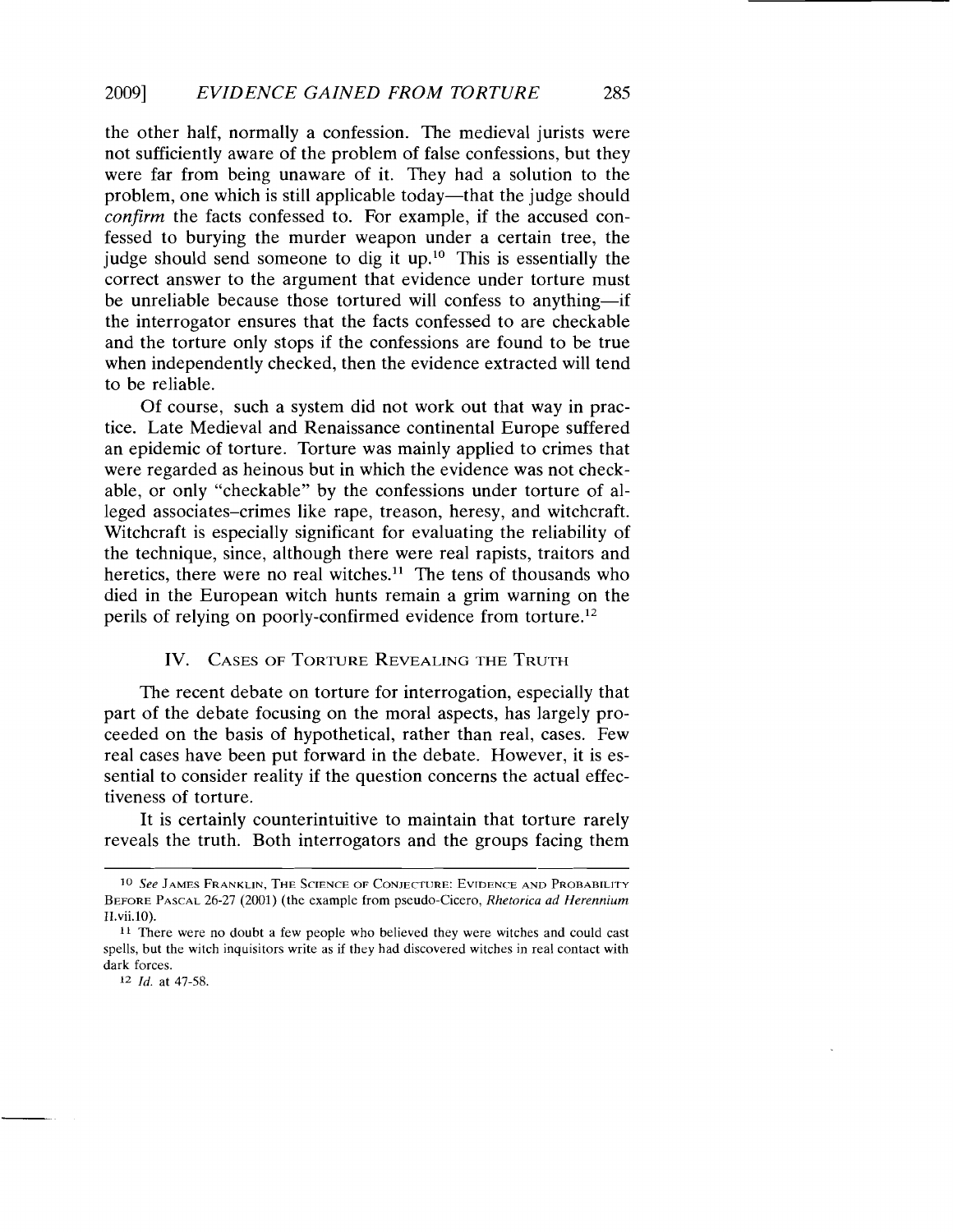presume, as a matter of course, that interrogees will generally "break" and that what they say will very likely be the truth, if not the first time then soon after. Still, this intuition could well be wrong, just as it would be unsound to rely heavily on arguments of the same logical form as "surely thousands of astrologers can't be wrong." So it is desirable to find arguments based more definitively on hard evidence.

First, one might ask for properly conducted statistical studies on the reliability of evidence gathered under torture, but it may be difficult to gain ethical approval for such an endeavor. A recent, extensive review of techniques of "educing information" (read: interrogation and debriefing) by the Intelligence Science Board of the Nationai Defense Intelligence College concluded that there were no available studies on the reliability of torture or of any similar interrogation technique, at least none that were publicly available.13

Therefore, one must rely on an examination of individual cases. What follows is an account of several cases available in the relevant literature. It is not possible to add much theory, given the primitive state of the question.

Ideally, one might prefer cases of interrogees admitting later, after being freed, that they had given up the truth unwillingly under torture. Such cases are very rare, but America's most famous interrogee, John McCain, mentions in his autobiography that he gave up more information than he intended to his North Vietnamese torturers. 14 Thus, one must resort to accounts by the torturers and those who authorized them, which may add to the suspicion that the information released is selective. The number of recent cases available for scrutiny is small. This is especially true of very recent Western cases, where operational demands still require secrecy. But, some largely convincing cases do exist.

One such case is the Israeli interrogation carried out in the attempt to save Sergeant Nachshon Wachsman. Wachsman, a nineteen year-old commando in the Israeli army, was abducted by Hamas on October 9, 1994. Hamas broadcasted a videotape of Wachsman, which included a threat to kill him on October 14 un-

<sup>13</sup> INTELLIGENCE SCIENCE BOARD, EDUCING INFORMATION: INTERROGATION, SCI-ENCE AND ART (National Defense Intelligence College Press (2006). *available at* http:// www.911investigations.net/IMG/pdf/doc-1413.pdf.

<sup>14</sup> JOHN MCCAIN WITH MARK SALTER, FAITH OF My FATHERS: A FAMILY MEMOIR 194, 198 (1999).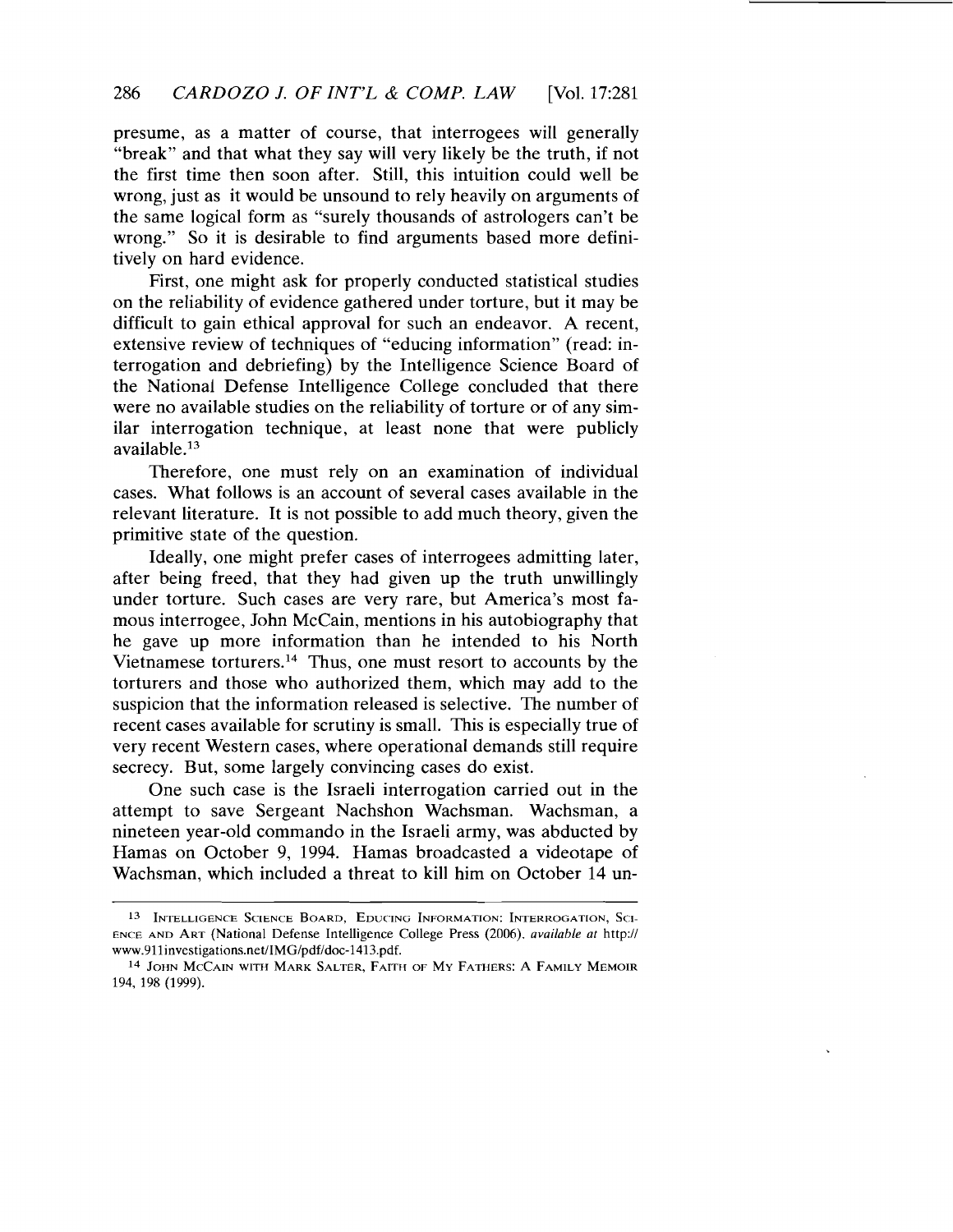less various demands were met. Israeli intelligence captured and interrogated the driver of the car in which Wachsman had been abducted and learned the location where he was held. The Israeli military raided the location shortly before the ultimatum was to expire. Wachsman and three terrorists died in the raid. Yitzhak Rabin, who authorized the raid, said in an interview, "If the security services had acted according to the Landau guidelines in interrogating Hamas members, they wouldn't have reached the place where the kidnappers of Nachshon Wachsman were found."<sup>15</sup> Since the Landau model already allowed some degree of torture, Rabin's comment implied that the interrogee was tortured severely. Unless there is something missing from the story, this seems to be a clear case in which torture was successfully applied to extract verifiable information.

Another case, not exactly of torture, but of truth confessed under extreme duress (hence logically very similar), is from operations against the Tamil Tigers. It involved a literal ticking bomb scenario: a security forces unit apprehended three terrorists who it suspected of planting a bomb somewhere in a city. They were brought before the officer in charge:

He asked them where the bomb was. The terrorists-highly dedicated and steeled to resist interrogation-remained silent. [He] asked the question again, advising them that if they did not tell him what he wanted to know, he would kill them. They were unmoved. So [he] took his pistol from his gun belt, pointed it at the forehead of one of them, and shot him dead. The other two, he said, talked immediately; the bomb, which had been placed in a crowded railway station and set to explode during the evening rush hour, was found and defused, and countless lives were saved.<sup>16</sup>

Al Qaeda terrorist Jamal Beghal was arrested at the Dubai airport in October 2001. After some weeks in captivity, during which his lawyer claimed Beghal was beaten, he gave up a "wealth of information" that was said to have thwarted a planned bombing of the United States Embassy in Paris and "could have prevented"

<sup>15</sup> GINBAR. *supra* note 8. at 276 (quoting HAARETZ. Oct. 20. 1994).

<sup>16</sup> Bruce Hoffman. *A Nasty Business,* ATLANTIC MONTHLY, Jan. 2002. at 52 (quoted in BOBBITT, *supra* note 6, at 380).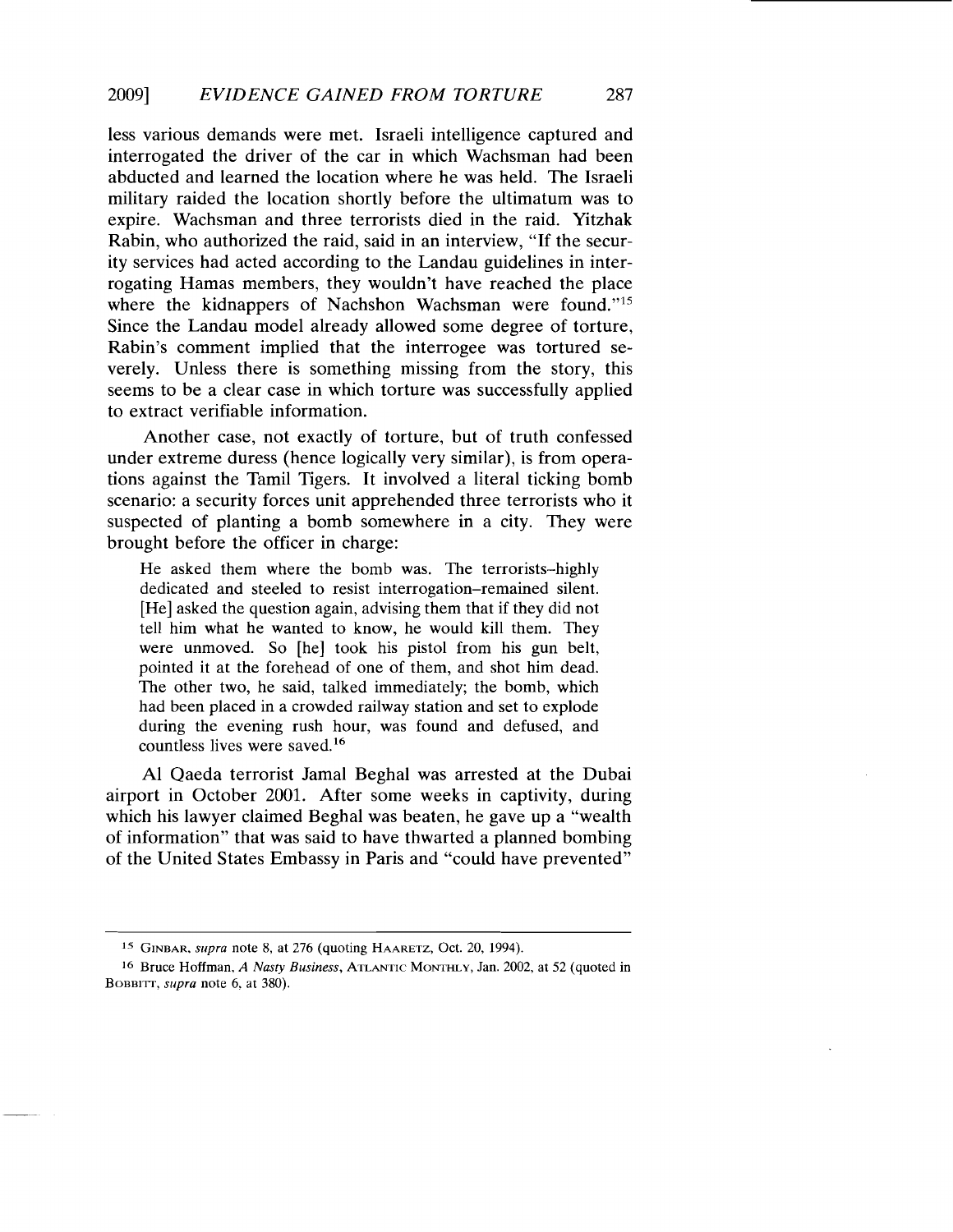the attacks of September 11, 2001 if the interrogation had come earlier. $17$ 

There are other significant cases connected with al-Qaeda, although information about them is not as complete as one would wish. They include the cases of Khalid Sheikh Mohammed, Abu Zubaydah, and Jose Padilla. Due to of the lack of complete public knowledge in those cases, a controversy remains about their importance, the role of torture in their confessions, and whether everything they confessed to is true. Yet, in general, taking into account the whole picture, there is a good deal of credibility in the claims of a 2006 speech by President Bush, where he stated that:

Once captured, these men [Abu Zubaydah, Ramzi Binalshibh, and Khalid Sheikh Mohammed] were taken into custody of the Central Intelligence Agency. The questioning of these and other suspected terrorists provided information that helped us protect the American people. They helped us break up a cell of Southeast Asian terrorist operatives that had been groomed for attacks inside the United States. They helped us disrupt an al Qaeda operation to develop anthrax for terrorist attacks. They helped us stop a planned strike on a U.S. Marine camp in Djibouti, and to prevent a planned attack on the U.S. Consulate in Karachi, and to foil a plot to hijack passenger planes and to fly them into Heathrow Airport and London's Canary Wharf. <sup>18</sup>

Certainly, contemporary torture cannot be discussed without seriously considering the claim that it has saved many lives in those cases.

It is true that, if we were attempting to do an accounting of total lives saved or an accounting of total lives lost, we would also need to consider the role of a policy of torture in creating new enemies and hence new victims; but the scope of this article is limited to the reliability of the evidence gained from torture.

A good deal of concrete information is available from Algeria, where there has been time for facts to come to light through the memoirs written by the torturers in their old age. Paul Aussaresses, who is still alive at the age of ninety, wrote a book, *The Battle of the Casbah,* detailing his hands-on role in the Battle of

<sup>17</sup> Jerome H. Skolnick, *American Interrogation: From Torture To Trickery,* 105-27, at *111, in* Sanford Levinson, ed., TORTURE: A COLLECTION (Sanford Levinson ed., 2004).

<sup>18</sup> President George W. Bush, Remarks by the President on the Global War on Terror (Sept. 29, 2006), *available at* http://www.gop.com/news/NewsRead.aspx?Guid=4fbf6d8e-3b8f-47d8-9916-ad4e54b3fecd.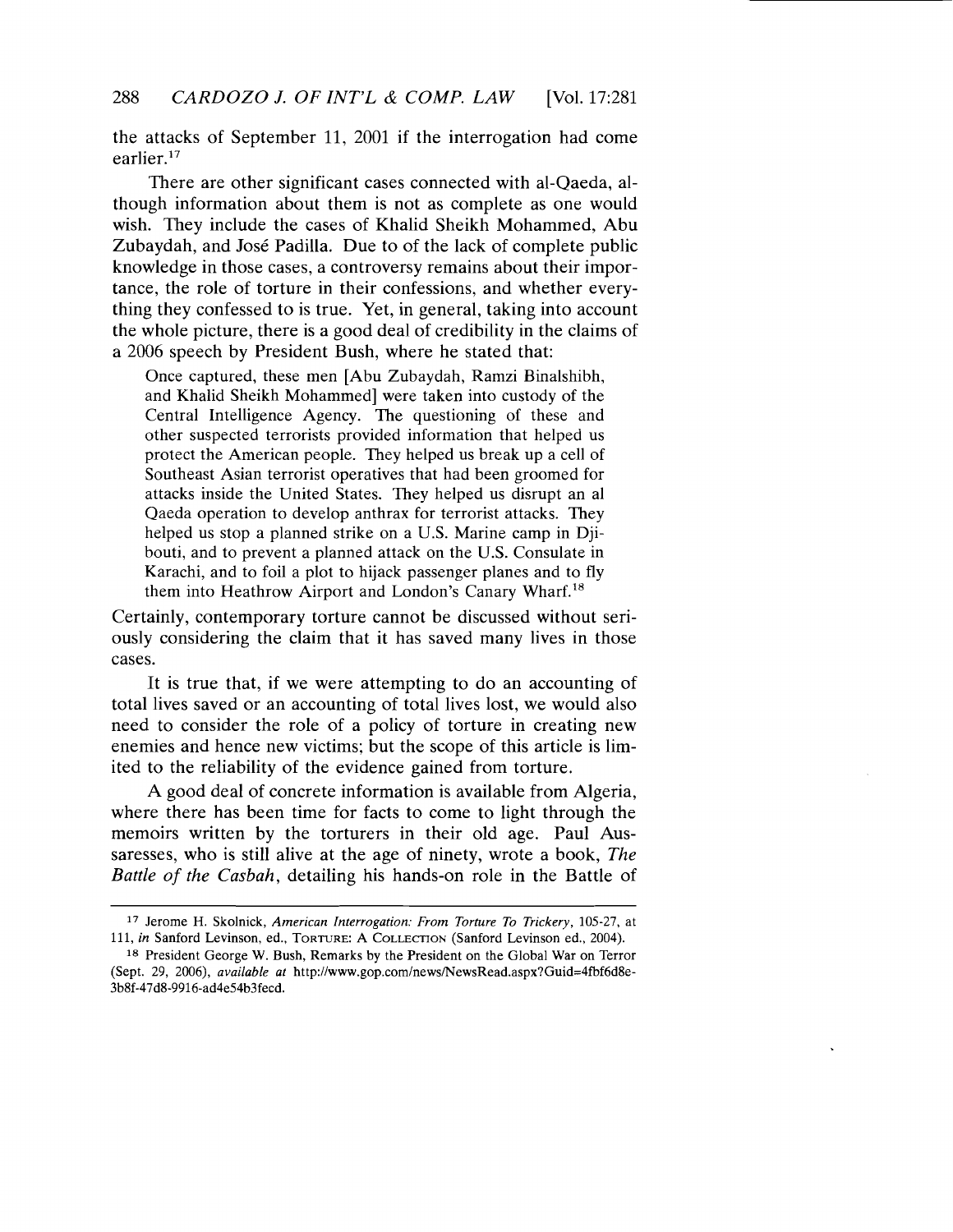Algiers in 1957. He describes and defends his large-scale use of torture, detailing such techniques as the use of electrodes on testicles. He mentions the need to go out and check the information gained from interrogees before shooting them. He also claims, unconvincingly in view of the high number of victims involved, never to have tortured anyone innocent.19 His revelations are confirmed by his associate Roger Trinquier, author of a manual of counterinsurgency much studied in U.S. military circles.<sup>20</sup> Neither gives many details of what they learned in particular cases of torture, but they convincingly argue that their use of true information gained from their widespread use of torture was instrumental in the elimination of terrorist groups from Algiers.

Torture is not restricted to operations against terrorists; it is also resorted to in more mundane police work. In *Leon* v. *Wainwright,* the Eleventh Circuit considered a case where the police apprehended one of two kidnappers of a taxi driver while the kidnapper was collecting ransom. The court found that when [the kidnapper] refused to tell them [the police] the location, he was set upon by several of the officers. .. [T]hey threatened and physically abused him by twisting his arm and choking him until he revealed where [the taxi driver] was being held.<sup>21</sup> The court held these actions to be reasonable given the "immediate necessity" to save the driver's life. The important point is that the information confessed turned out to be true. <sup>22</sup>

It is possible to find, on the other hand, cases in which information gained under torture by experienced interrogators turned out to be false. A case that proved significant for the intelligence failures in the lead-up to the Iraq War is that of Ibn al-Shaykh al-Libi, a Libyan al-Qaeda operative captured while fleeing Afghanistan around the end of 2001. Al-Libi later claimed that, under torture, he fabricated evidence that Iraq had provided chemical and biological warfare training to al-Qaeda. This evidence appears to have been a main source of false claims by President Bush that there were links between Iraq and al-Qaeda. Based on the incom-

<sup>19</sup> PAUL AUSSARESSES, THE BATTLE OF THE CASBAH: COUNTERTERRORISM IN ALGE-RIA 1955-1957, 121, 129 (2002).

*<sup>20</sup> See* ROGER TRINQUIER, MODERN WARFARE: A FRENCH VIEW OF COUNTERIN-SURGENCY ch. 4 (1963), *available at* http://www-cgsc.army.mil/carl/resources/csi/trinquier/ trinquier.asp. Aussaresses also gave lessons at Fort Bragg, North Carolina.

<sup>21</sup> Leon v. Wainwright, 734 F.2d 770, 771 (7th Cir. 1984).

<sup>22</sup> PHILIP BOBBITT, TERROR AND CONSENT: THE WARS FOR THE TWENTY-FIRST CEN. TURY 388 (2008) (quoting Leon v. Wainwright, 734 F.2d at 771).